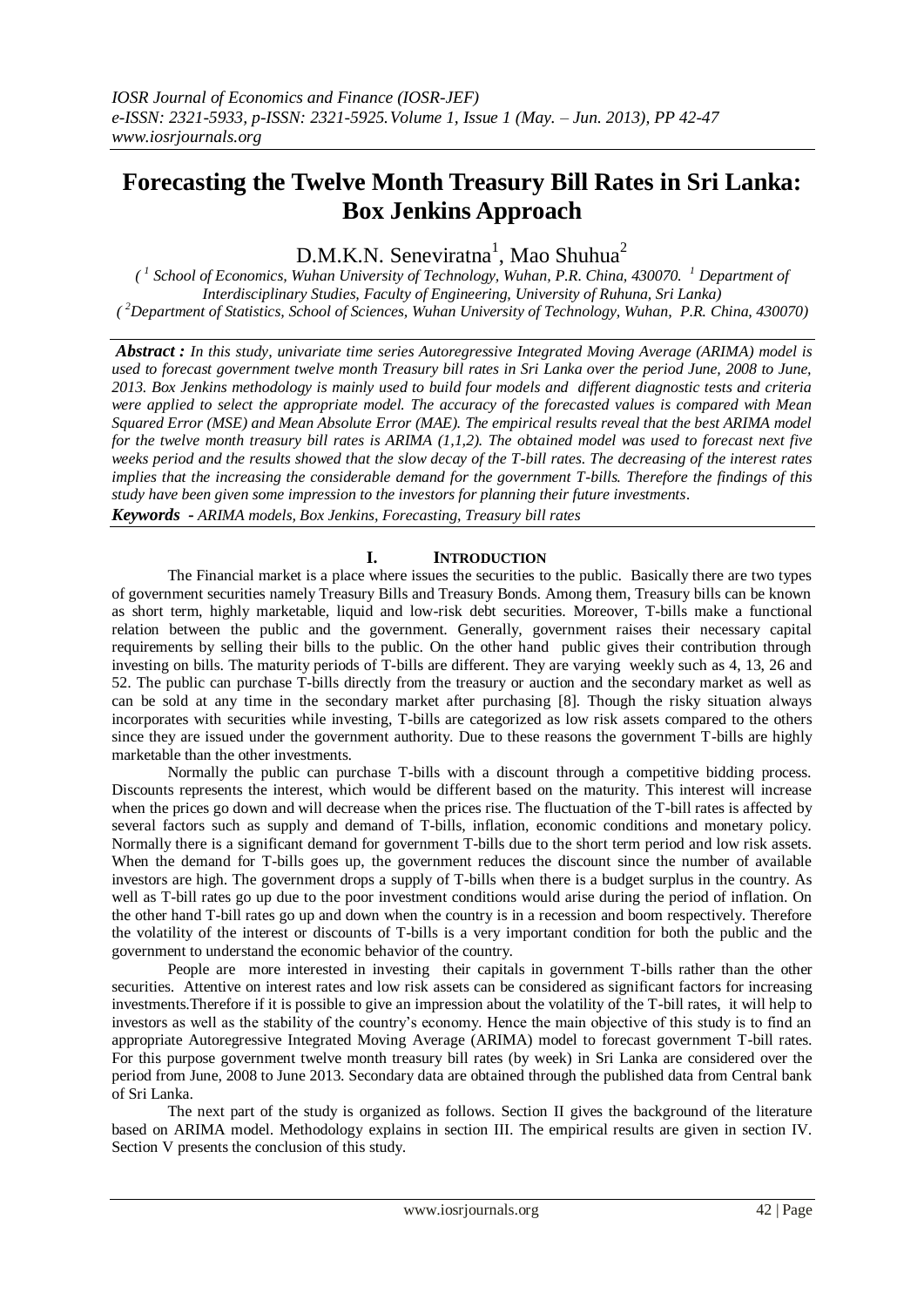# **II. LITERATURE REVIEW**

Different type of methodologies have been developed to overcome this problem. Among them, many researchers used ARIMA models for forecasting results. In 2013, Paul et al used ARIMA model for forecasting average daily share price index of pharmaceutical companies in Bangladesh. In their study, they found the best fitted ARIMA model after considering the different type of factors such as Akaike Information, corrected Akaike information, Schwartz information, mean absolute percent error, root mean square error and absolute mean error. Their empirical results indicated that the ARIMA (2,1,2) model is the best for forecasting the average daily share price indices [1].

Chujai et al conducted a research to find a model for forecasting the electricity consumption in a household. As a main objective of their study, the most suitable forecasting method was fitted. The analysis results suggested that, two forecasting methods called autoregressive integrated moving average and autoregressive moving average (ARMA) are most suitable for forecasting future results. For this purpose they applied Box Jenkins method and identified the best suitable model is ARIMA for monthly and quarterly as forecasting periods. On the other hand, they showed that the ARMA model is suitable for forecasting based on daily and weekly periods [2].

Inflation rate in Nigeria was forecasted by Olajide et al based on the Box Jenkins approach. Yearly data from 1961 to 2010 was used. According to the empirical results, they suggested that the ARIMA (1,1,1) model is the most adequate for the inflation rate. Based on the suggested model, they predicted the inflation rate at 16.27% in the year 2010 [3].

Kumar et al presented a study to build a univariate time series model to forecast the exports of industrial goods from Punjab. They followed the Box Jenkins methodology and used several criteria to check the validity of the model. Finally they observed that the  $ARIMA(2,d,1)$  is the optimal for forecasting the variable exports [4].

According to the literature, another study carried out by Chen et al (2008) based on ARIMA model. They used this model to forecast short-term property crime for one city of China. In this study they compared ARIMA model with other two exponential smoothing models and showed that the best fit is given by ARIMA model [5].

Al-Sahib studied the predictability of the Amman Stock Exchange(ASE) based on ARIMA model over a period of seven days. Different diagnostic tests used to perform the best fitted model and showed that the selected model is suitable for forecasting on ASE [6]. Another research based on ARIMA model has done by Nochai et al. They investigated to find a model to forecast three types of oil palm price in Thailand such as Farm price, Wholesale price and Pure oil price. Non-seasonal Box Jenkins methodology is used and three models are found based on the minimum of mean absolute percentage error (MAPE). Finally they developed model for three types of palm oil price and found that models ARIMA  $(2,1,0)$  for the farm price, ARIMA  $(1,0,1)$  for the wholesale price, and ARIMA (3,0,0) for the pure oil price [7].

# **III. DATA & METHODOLOGY**

The study is carried out based on weekly data of Twelve month Treasury bill rates as secondary data,

which have been collected from Central Bank of Sri Lanka, over the period from June, 2008 to June 2013. The object of this study is to find the appropriate ARIMA model to forecast twelve month treasury bill rates in Sri Lanka. For this purpose non-seasonal Box Jenkins approach is used to find the best fitted ARIMA model and the accuracy of the forecasting values are checked by comparing residuals. The steps of the suggested model and its forecasting can be explained in the following steps.

Determining whether the time series is stationary or not is a very important concept before making any inferences in time series analysis. Therefore Augmented Dickey Fuller (ADF) and Phillips-Person (PP) tests has been used to check the stationarity of the data series.

There are several methods can be applied to fit a time series model. Among them, Autoregressive Integrated moving average (ARIMA) model is used on the stationary data in this study.

# **3.1. Autoregressive Integrated Moving Average (ARIMA) Model**

ARIMA models are extensions of an ARMA process by the integrated (I) part and can be obtained by combining the  $AR(p)$  and  $MA(q)$  models and defined in (1).

$$
\phi(B)\nabla^d Y_t = \phi(B)(1-B)^d Y_t = \theta(B)Z_t, \quad \{Z_t\} \sim WW(0,\sigma^2)
$$
 (1)

Where p and q are orders of AR and MA models,  $\phi(B)$  and  $\theta(B)$  are polynomials of order p and q

respectively. d, non negative integer is the number of differences.  $\vec{B}$  is the backward shift operator [9]. Estimating an ARIMA model was first approached by Box and Jenkins (1976) and according to their methodology, it follows three steps as Identification, Estimation, and Diagnostic Checking [10]. The three steps can be summarized in the following sections.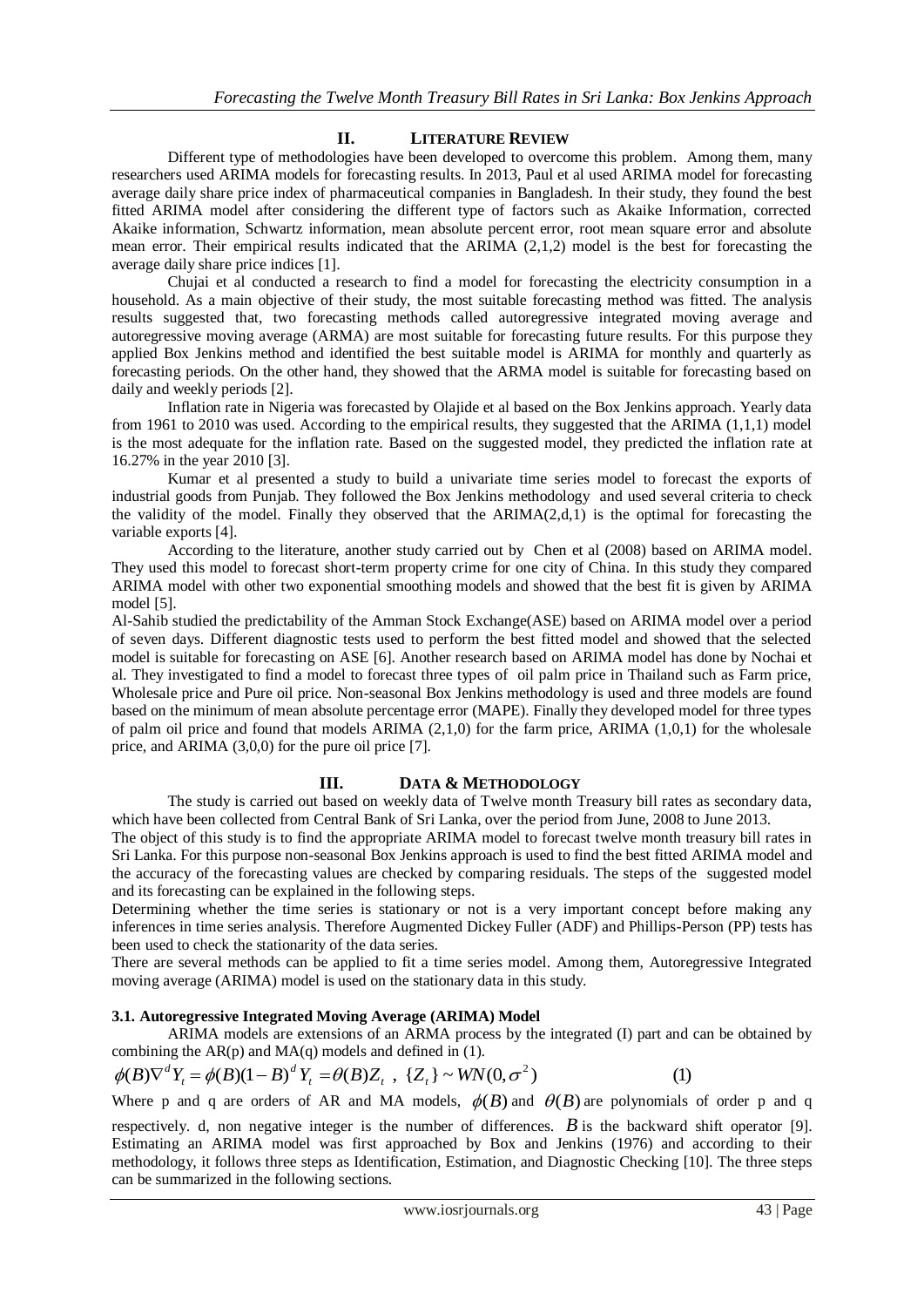#### **3.2. Model Identification : Box Jenkins Approach**

Model identification is the determination of the order of the model, basically which can identify based on sample autocorrelation (ACF) and sample partial autocorrelation (PACF) plots [10]. The Table 1 explained the way of determining the ARIMA model using sample ACF and sample PACF [9].

| $\alpha$ and $\alpha$ is the $\alpha$ and $\alpha$ and $\alpha$ and $\alpha$ and $\alpha$ and $\alpha$ and $\alpha$ and $\alpha$ |            |                     |                     |  |  |
|----------------------------------------------------------------------------------------------------------------------------------|------------|---------------------|---------------------|--|--|
|                                                                                                                                  | Model      |                     | <b>PACF</b>         |  |  |
|                                                                                                                                  | AR(p)      | Tails off           | Cut off after lag p |  |  |
|                                                                                                                                  | MA(q)      | Cut off after lag q | Tails off           |  |  |
|                                                                                                                                  | ARMA(p, q) | Tails off           | Tails off           |  |  |

Table 1: Properties of the ACF and PACF of AR, MA and ARMA Series

# **3.3. Estimation of the Model Parameters**

After identifying the possible ARIMA models, the maximum likelihood method is used to estimate the model parameters [10].

# **3.4. Diagnostic Checking**

The next step is to select the best model among all the identified models. For this, residual diagnostics and information criteria as AICC and BIC were used to check the adequacy. Under the residual diagnostics, Ljung-Box Q statistic is used to check whether the residuals are random or not [10]. The corresponding null and alternative hypothesis can be written as follows.

 $\overline{H}_0$  : The model does not exhibit lack of fit

 $H^{\pm}_1$  : The model exhibits lack of fit

The test statistic  $Q$  is displayed in (2).

$$
Q = n(n+2) \sum_{k=1}^{m} \frac{\hat{r}_k^2}{n-k}
$$
 (2)

; where  $\hat{r}_k$  is the estimated autocorrelation of the series at lag k, m is the number of lags includes in the

test, and *n* is the number of residuals. The conclusion is considered based on the p-value associated with the *Q* statistic. If p-value  $< \alpha$ , then it implies the adequacy of the model [11].

Moreover corrected Akaike's and Bayesian information criteria can be used to select the suitable model which has the lowest AICC and BIC values. On the other hand ACF and PACF plots of residuals can be used to check the randomness of the residuals.

# **3.5. Forecasting**

Finally, Forecasting is done for all the selected models and calculated mean squared error (MSE) and mean absolute error (MAE) for all the models. The most accurate forecasting among the models is selected by considering the lowest value of the MSE and MAE [10]. Then the best fitted value has been used to forecast twelve month treasury bill rates for the next Five weeks.

# **IV. RESULTS AND DISCUSSION**

#### **4.1. Stationarity**

As a first step, behavioral analysis was carried out based on Time series plot and ACF plot. Time series plot of Fig.1 shows that, nonexistence of significant trend and seasonal components of data in our experiment period. The ACF plot of Fig.1 shows the strong and slowly decaying autocorrelations. Moreover, it implies that the non stationarity of the level data.



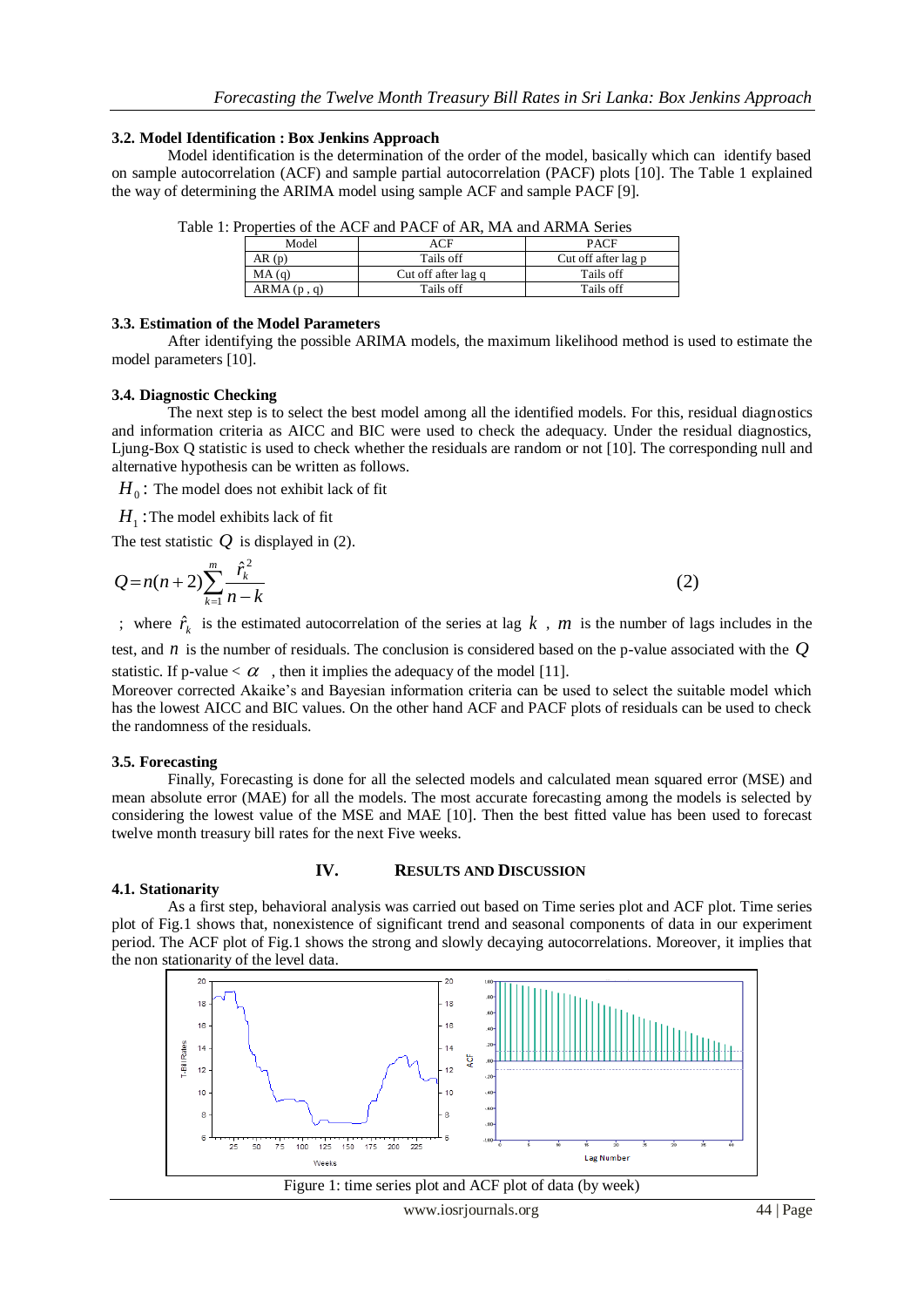Fig.2 shows the sample ACF and PACF of the first difference series. Clearly, it shows that the significant autocorrelation at lag 1 and others are not significant. It suggests that the first difference series is stationary.



Figure 2: Sample ACF and PACF of the First difference series

| Table 2: Unit root test results |                     |                         |  |  |
|---------------------------------|---------------------|-------------------------|--|--|
| Test                            | Level               | <b>First Difference</b> |  |  |
| ADF                             | $-2.030886(0.2735)$ | $-9.188496(0.0000)$     |  |  |
| РP                              | $-1.968550(0.3007)$ | $-9.332742(0.0000)$     |  |  |

The ADF and PP test results show that the series is non stationary at levels and stationary at the first difference. The results coincide with the Time series plot, ACF plots and unit root results. So, results suggested that the series is stationary at the first difference.

# **4.2. Model Identification**

According to the plots and unit root tests results, level data are not stationary and the series is stationary at the first difference. Therefore ARIMA model can be proposed for the first difference series. Based on the ACF and PACF plots in Fig.2, it shows that the autocorrelation of the first lag in the two plots is significant. Therefore Four possible models can be suggested for the difference series. They are ARIMA (1,1,0), ARIMA (0,1,1), ARIMA (0,1,2) and ARIMA(1,1,2).

# **4.3. Model Estimation**

(6).

In this study Maximum likelihood method is used to estimate the model parameters and the results are displayed in Table 3.

| Table 5. Estimated moder barameters |                         |           |  |  |
|-------------------------------------|-------------------------|-----------|--|--|
| Model                               | Coefficients            | S.E       |  |  |
| ARIMA(1,1,0)                        | 0.485360                | 0.0342246 |  |  |
| ARIMA(0,1,1)                        | 0.441615                | 0.0356097 |  |  |
| ARIMA(0,1,2)                        | $0.485904$ (for MA(1))  | 0.0347496 |  |  |
|                                     | $0.149540$ (for MA(2))  |           |  |  |
| ARMA(1,1,2)                         | $0.946450$ (for AR(1))  | 0.0329417 |  |  |
|                                     | $-0.502120$ (for MA(1)) |           |  |  |
|                                     | $-0.296288$ (for MA(2)) |           |  |  |

Table 3: Estimated model parameters

According to the maximum likelihood estimation, Four models can be explained in (3), (4), (5), and

ARIMA (1,1,0)  $\Delta Y_t = 0.485360\Delta Y_{t-1} + Z_t$  or  $Y_t = Y_{t-1} + 0.485360(Y_{t-1} - Y_{t-2}) + Z_t$  (3) ARIMA (0,1,1)  $\Delta Y_t = Z_t + 0.441615 Z_{t-1}$  or  $Y_t = Y_{t-1} + Z_t + 0.441615 Z_{t-1}$  (4) ARIMA (0,1,2)  $\Delta Y_t = Z_t + 0.485904 Z_{t-1} + 0.149540 Z_{t-2}$  or  $Y_t = Y_{t-1} + Z_t + 0.485904 Z_{t-1} + 0.149540 Z_{t-2}$  (5) ARIMA (1,1,2)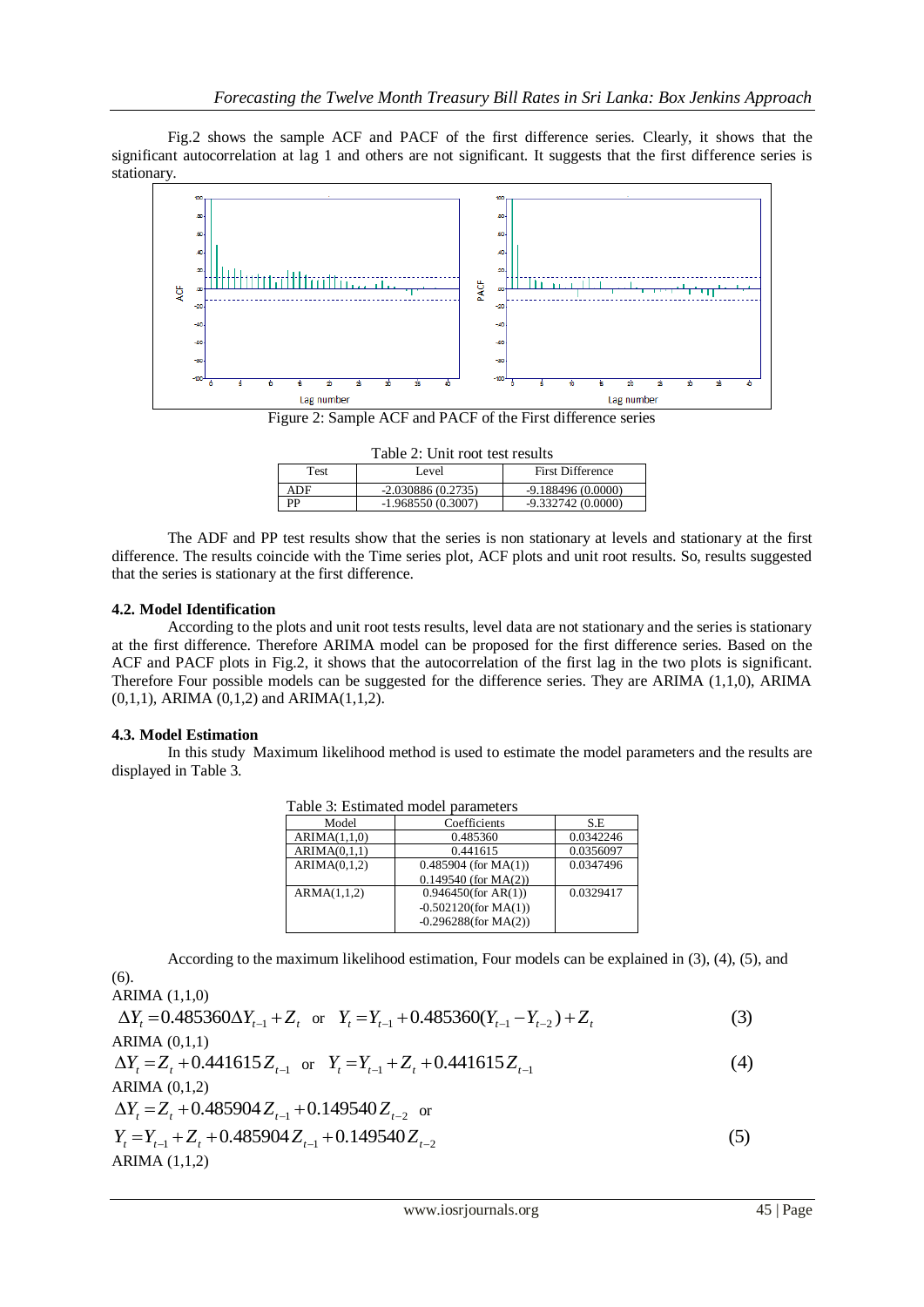$$
\Delta Y_t = 0.946450 \Delta Y_{t-1} + Z_t - 0.502120 Z_{t-1} - 0.296288 Z_{t-2} \text{ or}
$$
  
\n
$$
Y_t = Y_{t-1} + 0.946450(Y_{t-1} - Y_{t-2}) + Z_t - 0.502120 Z_{t-1} - 0.296288 Z_{t-2}
$$
 (6)

# **4.4. Model Selection**

The values for AICC, BIC, Ljung-Box statistic, and probability of the selected Four models are given in Table 4.

| Model        | AICC.           | BIC             | Ljung-Box<br>Statistic | P-value |
|--------------|-----------------|-----------------|------------------------|---------|
| ARMA (1,1,0) | $-0.128842E+03$ | $-0.127814E+03$ | 28.506                 | 0.09794 |
| ARMA (0,1,1) | $-0.119055E+03$ | $-0.118154E+03$ | 65.003                 | 0.0000  |
| ARMA (0,1,2) | $-0.123044E+03$ | $-0.120215E+03$ | 43.743                 | 0.00163 |
| ARMA (1,1,2) | $-0.134008E+03$ | $-0.129451E+03$ | 13.979                 | 0.83158 |

Table 4: Comparative results of models

Compared with all the results in Table 4, the minimum values for both AICC and BIC are indicated to the ARIMA (1,1,2) model. As well as the minimum standard error is also given by the same model. On the other hand, the null hypothesis do not reject at the 0.05 level of significance of the ARIMA (1,1,2) model based on the Ljung-Box statistic. By comparing all these test values in Table 4, it can be suggested that the ARIMA (1,1,2) is the most appropriate model for representing the Twelve month treasury bill rates.

# **4.5. Model Forecasting**

Since the accuracy of the forecasting values is measured by comparing the mean square error (MSE) and mean absolute error (MAE), residuals are obtained for all the proposed ARIMA models. Then the MSE and MAE are calculated and displayed in Table 5.

Table 5: Forecasting results of the selected models

| Model           | MSE       | <b>MAE</b> |
|-----------------|-----------|------------|
| ARIMA $(1,1,0)$ | 0.0342237 | 0.0971311  |
| ARIMA(0,1,1)    | 0.0356096 | 0.102205   |
| ARIMA $(0,1,2)$ | 0.0347493 | 0.0995121  |
| ARIMA (1,1,2)   | 0.0342216 | 0.0970514  |

The minimum values for MSE and MAE are given under the model ARIMA (1,1,2), it suggests that the accurate forecasting values can be obtained using the ARIMA  $(1,1,2)$  model. Then the forecasting values are shown in Fig.3 and Table 6.



Figure 3: Weekly Time Series Forecasting for Treasury Bill Rates (twelve month)

The forecasted values for next five weeks from June 2013 for twelve month T-bill rates are shown in Table 6.